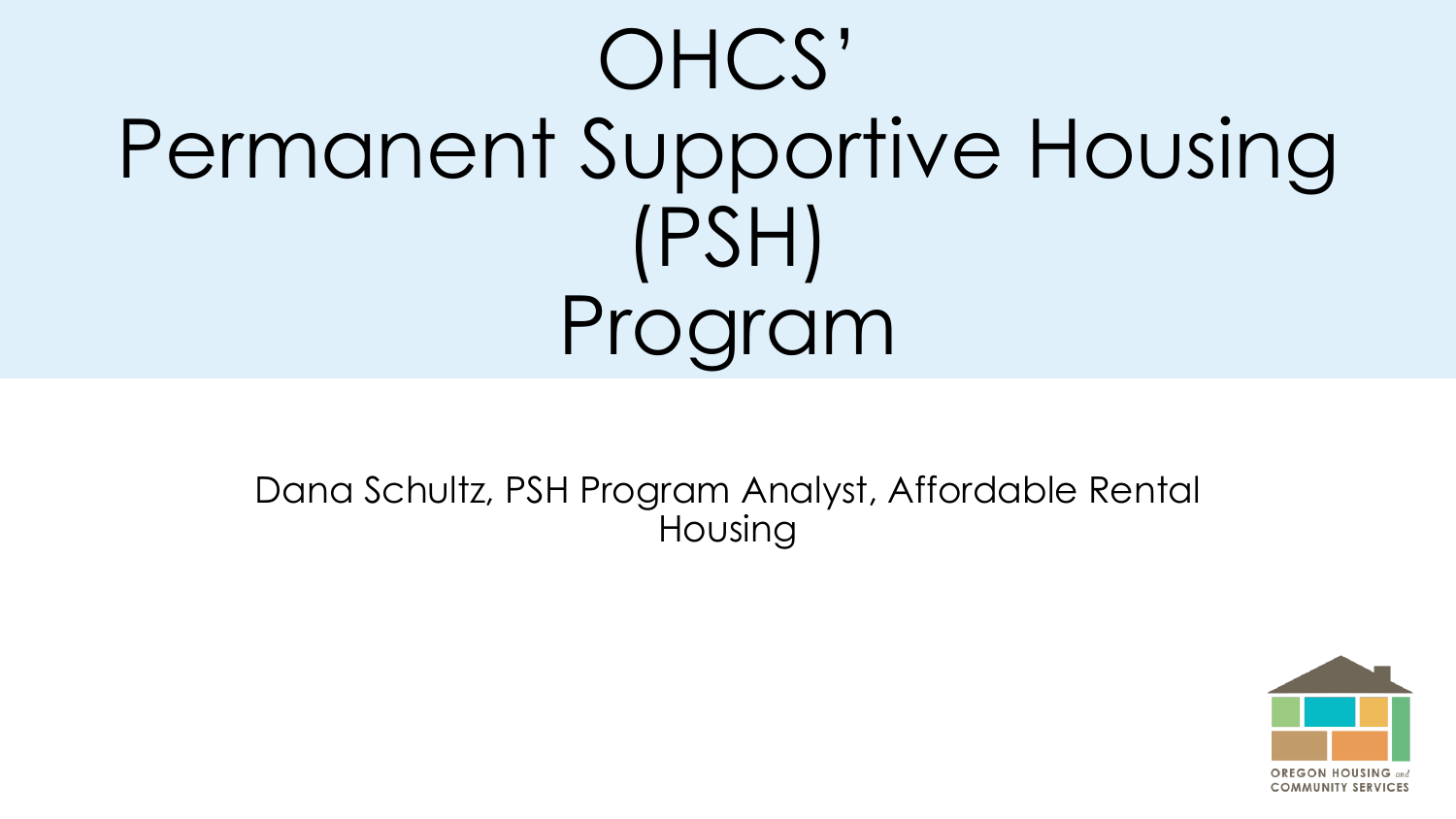#### "PSH" at OHCS

Permanent Supportive Housing or PSH is housing that:

- ✓ Is deeply affordable to households living on extremely lowincomes (30% AMI or below, often zero-income)
- $\checkmark$  is permanent, meaning it has no time limit.
- ✓Provides comprehensive tenancy support services that can be accessed on-site and/or in their unit, and are voluntary
- ✓Can be provided via 100% or integrated models.
- ✓Prioritized to serve the most vulnerable populations experiencing homelessness
- ✓Rooted in Housing First philosophy

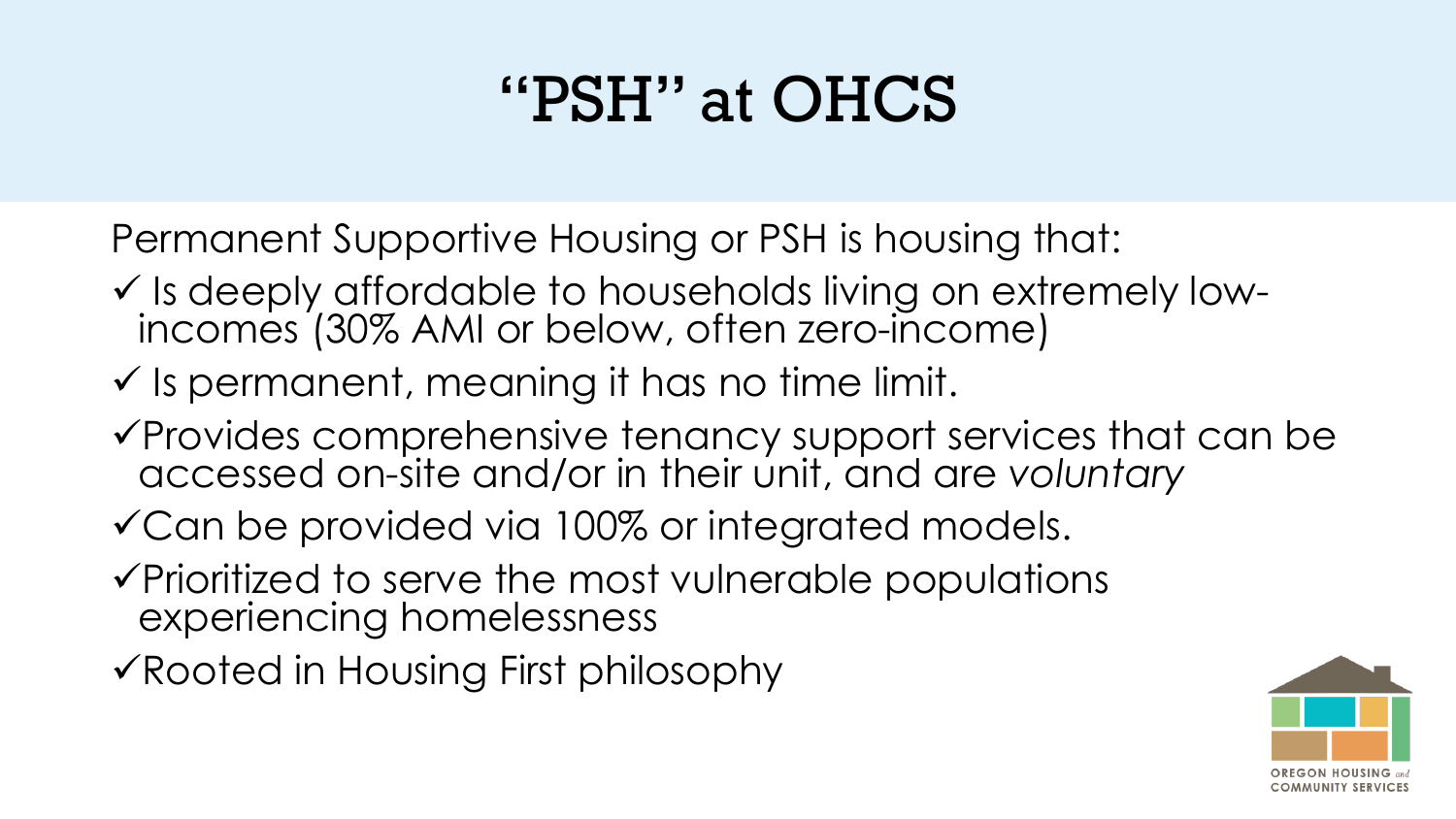#### The PSH Program at OHCS (Affordable Rental Housing Division)

- Builds PSH capacity and PSH projects across Oregon by providing:
	- PSH development capital
		- via annual PSH NOFA
	- Long-term Project-based rental assistance
		- via PSH, 9%, VHGAP, Small Projects NOFAs
	- Long-term PSH services funding
		- via PSH, 9%, VHGAP, Small Projects NOFAs
	- TA via Oregon Supportive Housing Institute
		- via annual RFA
- Serving Chronically Homeless Households
	- Long term homelessness with disabling conditions
	- Residents referred via CoC Coordinated Entry systems or other OHCS approved coordinated referral processes

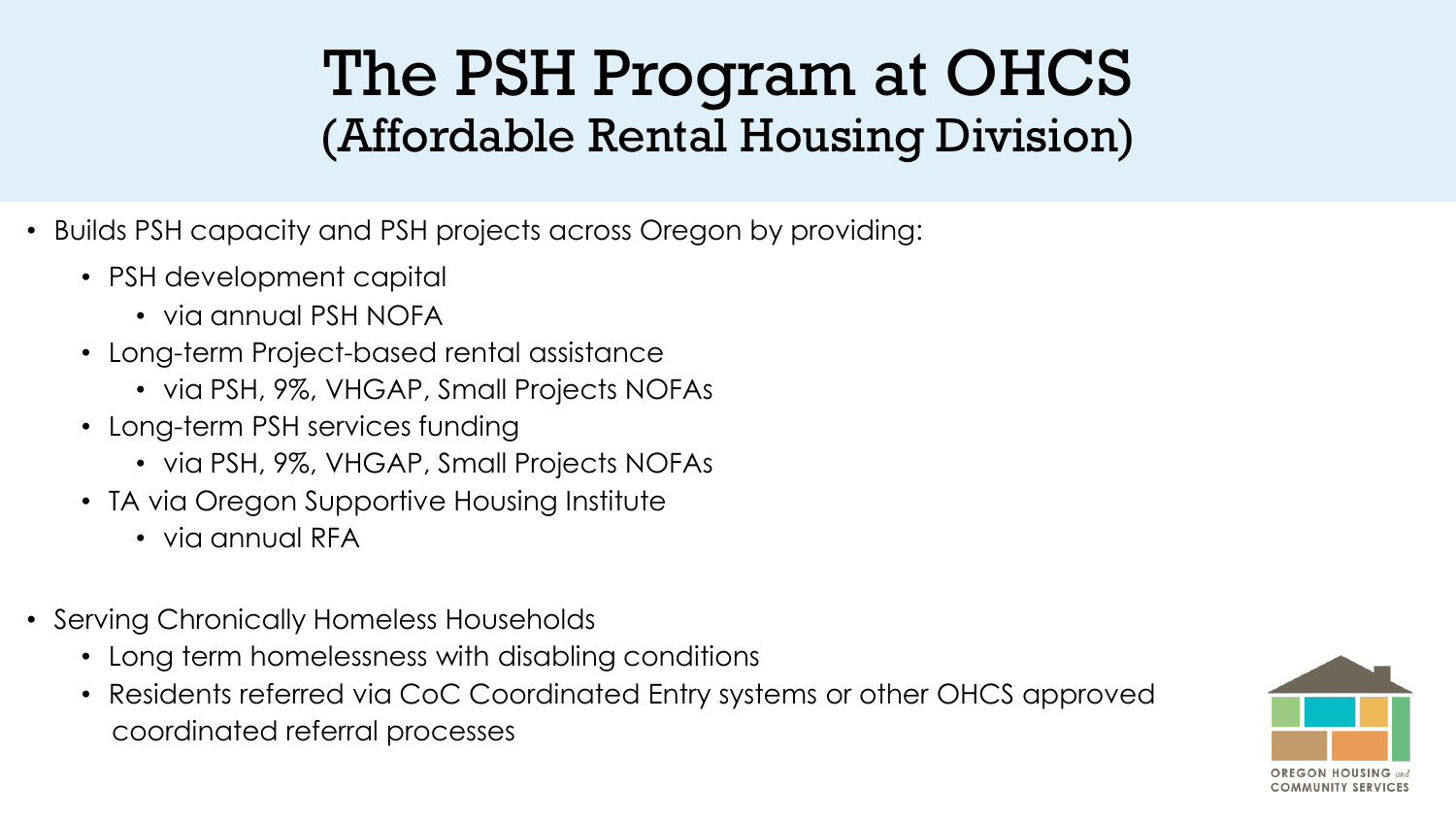#### The PSH Program at OHCS

Requirements:

- On-site tenancy support services
- Project-based rental assistance
- Institute participation
- Coordinated Entry, HMIS, and CoC partnership
- Serving chronically homeless households
- 30 Year Affordability Period (Dev. Capital Only)
- Rents and Income limits at 60% AMI or below
- Households cannot be charged more than 27%-30% of their income for rent

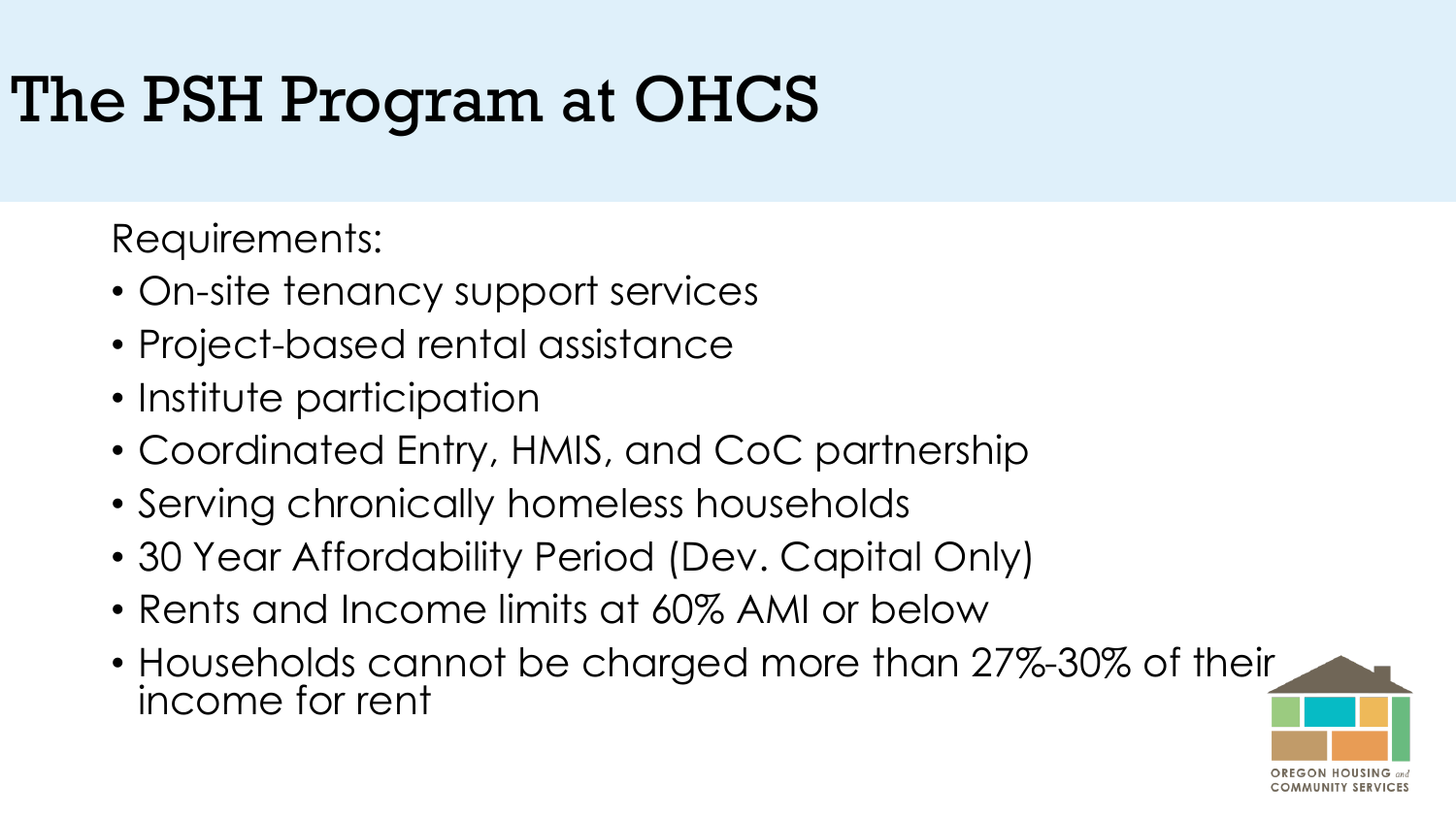#### Oregon Supportive Housing Institute

- Sponsored by OHCS, implemented by CSH
- PSH Project Teams apply via RFA, and include a Developer, a Property Manager and a Service Provider, and ideally a member with lived experience
- 5-month, 2 days a month Cohort model



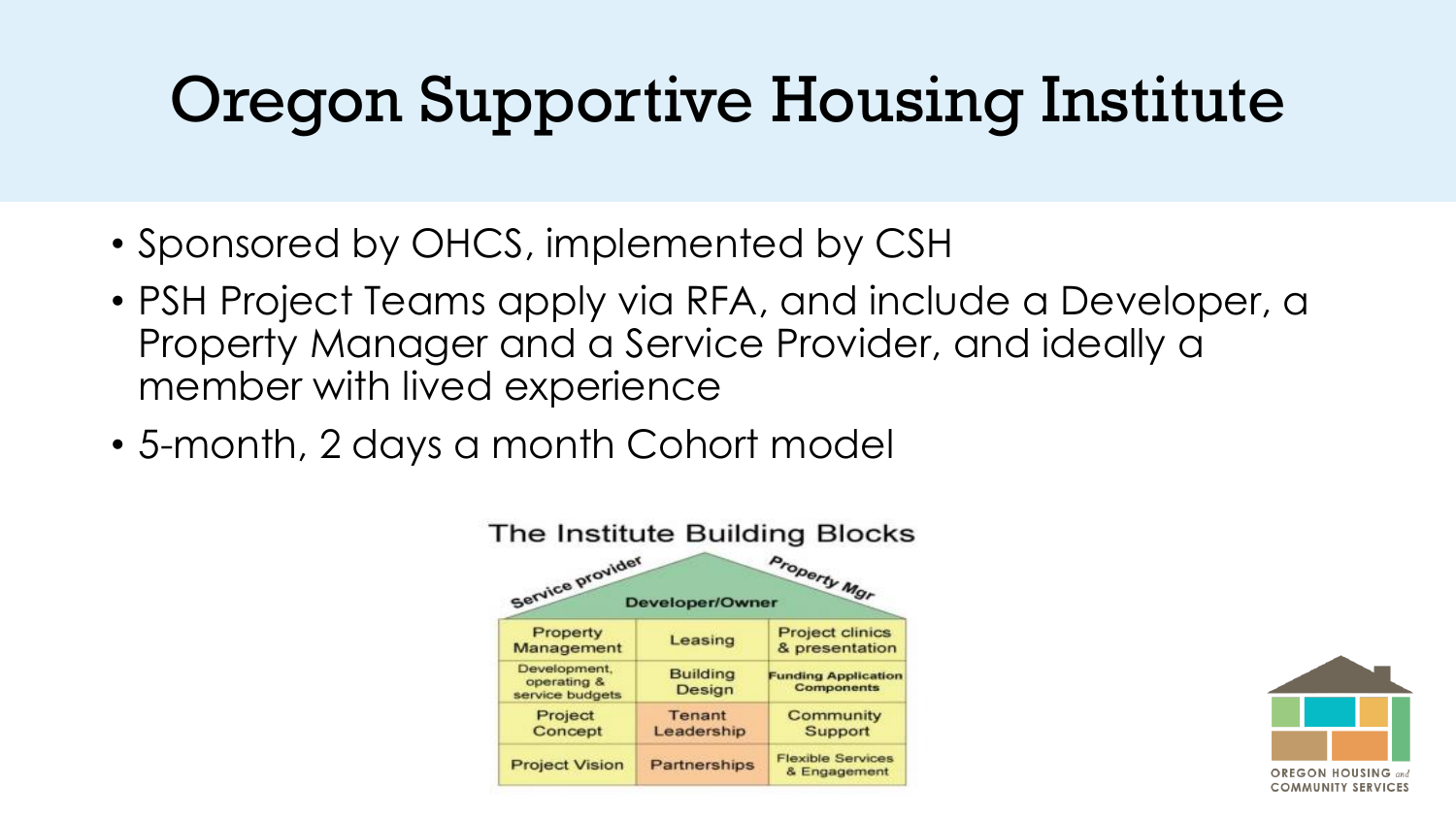## Oregon Supportive Housing Institute

• 18 teams have completed the Institute, increasing PSH capacity across the State!

Teams from Projects in:

| Eugene              |
|---------------------|
| Roseburg            |
| Salem               |
| Portland            |
| <b>Happy Valley</b> |
| Gladstone           |
| Ontario             |
| Bend                |

**Tualatin** Ashland Warm Springs Coos Bay Grants Pass/Medford



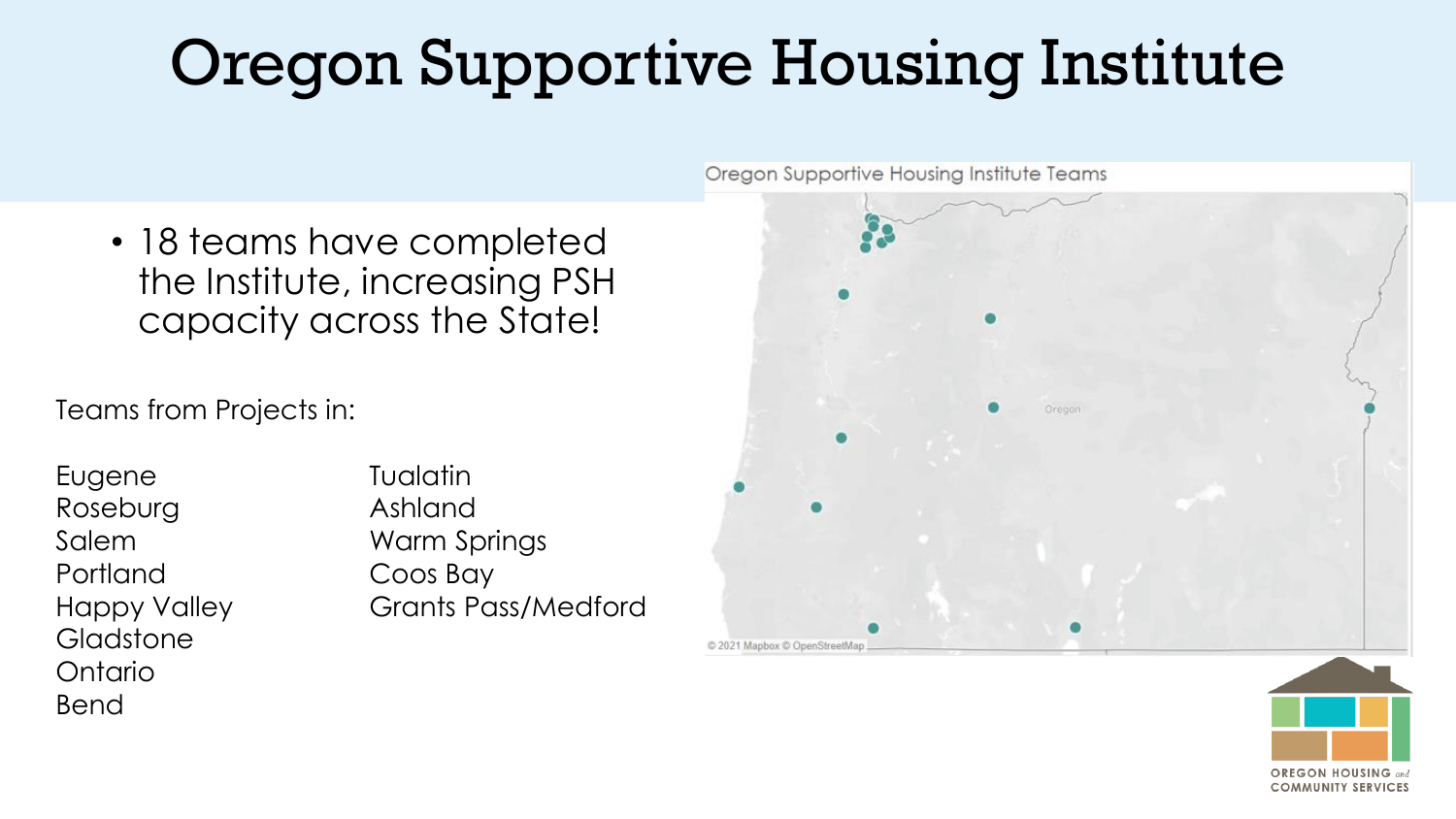#### New PSH Around Oregon!

#### • We have funded 415 PSH units with PSH Program Funding.

| The Keystone                      | Eugene, Lane County                  |  |
|-----------------------------------|--------------------------------------|--|
| Rogue Ridge Apartments            | Ashland, Jackson County              |  |
| <b>Alder House</b>                | Downtown Portland, Multnomah County  |  |
| Warm Springs PSH                  | Warm Springs, Jefferson County       |  |
| Webster Rd Development            | Gladstone, Clackamas County          |  |
| Grand/Kohlhagen Apartments        | Roseburg, Douglas County             |  |
| <b>Hattie Redmond</b>             | Northeast Portland, Multnomah County |  |
| Rosemont                          | North Portland, Multnomah County     |  |
| Valiant Oaks*                     | Roseburg, Douglas County             |  |
| <b>Ontario Affordable Housing</b> | Ontario, Malheur County              |  |
| <b>Desert Horizons</b>            | Lakeview, Lake County                |  |
| <b>Good Shepherd Village</b>      | Happy Valley, Clackamas County       |  |
| <b>Garden Park Estates</b>        | Southeast Portland, Multnomah County |  |
| Sequoia Crossing                  | Salem, Marion County                 |  |
| Tistilal                          | North Portland, Multnomah County     |  |
| <b>Blackberry Hill*</b>           | <b>Toledo, Lincoln County</b>        |  |
| Evergreen <sup>*</sup>            | Salem, Marion County                 |  |
| <b>Kafoury Court</b>              | Northeast Portland, Multnomah County |  |
| <b>Polk 2.0</b>                   | Eugene, Lane County                  |  |
|                                   |                                      |  |

#### \* PSH serving Veterans